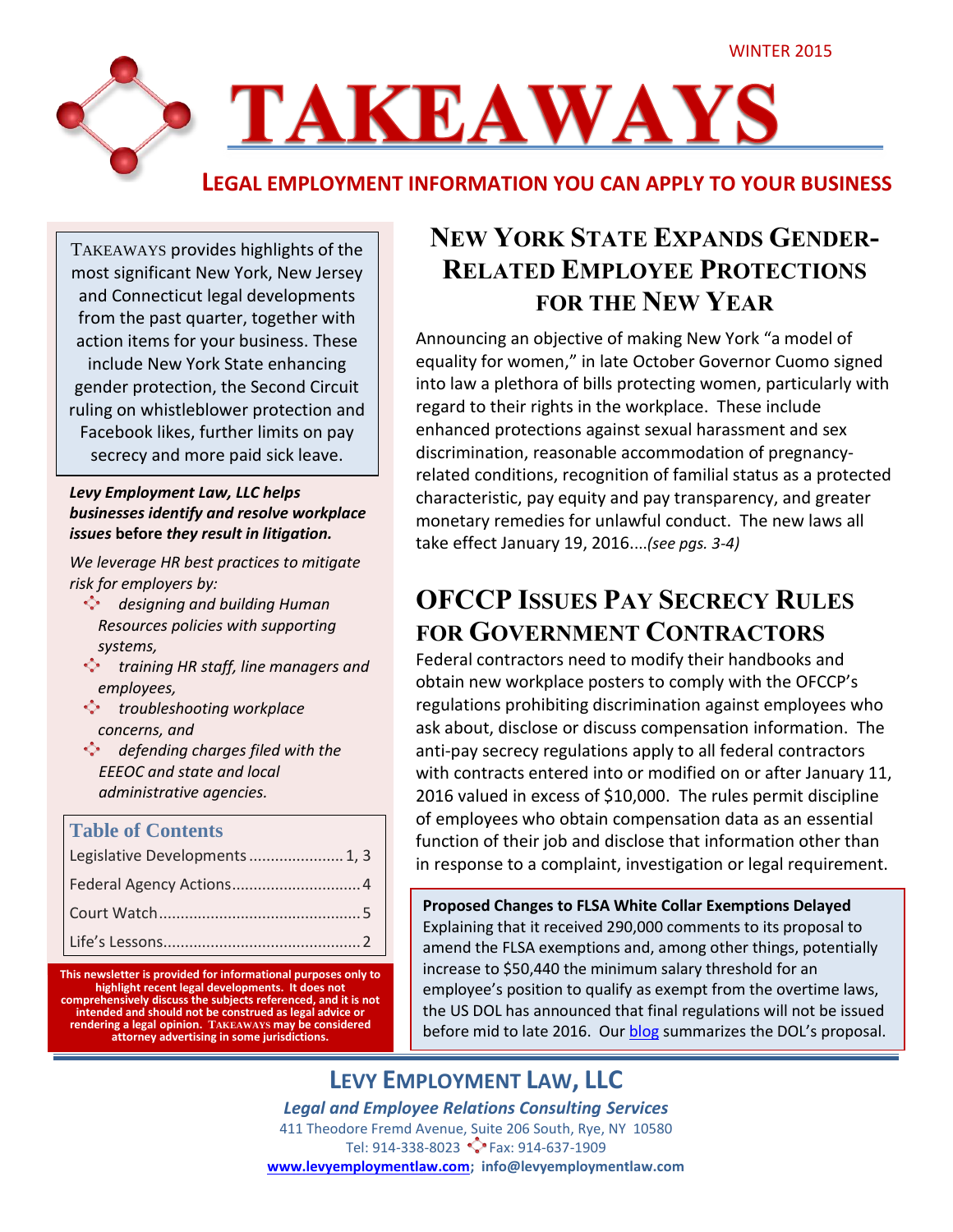# WINTER 2015 TAKEAWAYS

# LIFE'S LESSONS\*

#### **Real Issues…Reconstituted Facts**

By Tracey I. Levy

Year-end often is when bonuses are collected, new budgets are prepared, and employees seek better opportunities with a new employer. While employers may value the flexibility of employment-at-will, it is a two-sided doctrine – employees are as free to leave (without notice) as employers are free to fire them (without cause). How can you protect your workplace from being a revolving door and what can you do to hold on to strong performers? Those are central concerns for ABC Co. Clara and Barton are top performers, and their manager, Jason, wants to avoid losing them.

#### **Keep Your Team Happy**

Employee engagement often is key to employee retention. Jason should be providing his staff with meaningful work, recognizing their accomplishments, and offering timely feedback. Through regular one-toone meetings, he can maintain contact with his team to know what they are working on, gauge how well they feel it is progressing, and learn where and how they might need his support. Jason should jointly calendar his meetings – for the entire year – and set them for a duration (10-15 minutes, if longer is not truly feasible) and frequency (once per month if his schedule won't support weekly or biweekly) so that they are more likely to occur as planned.

#### **Flexibility Can Offset Compensation**

Clara and Barton should be appropriately compensated, but in tight budget cycles, non-monetary benefits such as a flexible work schedule or opportunity to work remotely at times may be of equal or greater value than additional pay. Jason must be careful, though, not to stereotype, for example by awarding a disproportionate amount of a bonus pool to Barton as a primary wage earner and then purporting to offset the differential by approving Clara (as a new mother) to work from home on Fridays. Rather, if they are both top performers, then they should be equitably recognized for that in their bonuses and flexible work arrangements might be additionally offered to both as an additional incentive.

#### **Protect Company Assets**

If engagement, compensation and flexibility are the carrots, then restrictive covenants and notice periods are the sticks to discourage employee departures or at least limit the damage such departures can cause. Restrictive covenants may be incorporated in an offer letter or in a stand-alone agreement, and include confidentiality and trade secret protections, as well as restrictions on leaving to work for a competitor, soliciting business from current or prospective clients, or poaching existing employees. Such agreements can be entered into at any time during the employment relationship. However in some states, such as Connecticut, if not included as a term of hire then the restrictive covenants must be supported by a change in employment status such as a promotion, bonus or pay increase. Other states, such as New York, accept the mere fact of continued employment as sufficient consideration for an employee's execution of such an agreement.

ABC Co. would be well-advised to consult with legal counsel regarding the terms, scope and implementation of a restrictive covenant agreement to assure that it appropriately protects the company's interests. Overly broad clauses that preclude a departing employee from pursuing alternative employment within their chosen field may not be enforceable.

Finally, notice periods would enable Jason to buy some time in the event Clara, Barton or another employee was leaving. Where tied to receipt of unused vacation payout or incentive compensation, a notice period assures Jason a window in which to possibly counter-offer and retain a valued employee, or at least better manage the transition of work and capture of institutional knowledge before the employee walks out the door.

*\* In my years of legal practice, there are certain recurring issues that cross a range of industries and circumstances. This column presents a hypothetical factual situation as a vehicle to substantively review these recurring legal and employee relations issues.*

### **LEVY EMPLOYMENT LAW, LLC**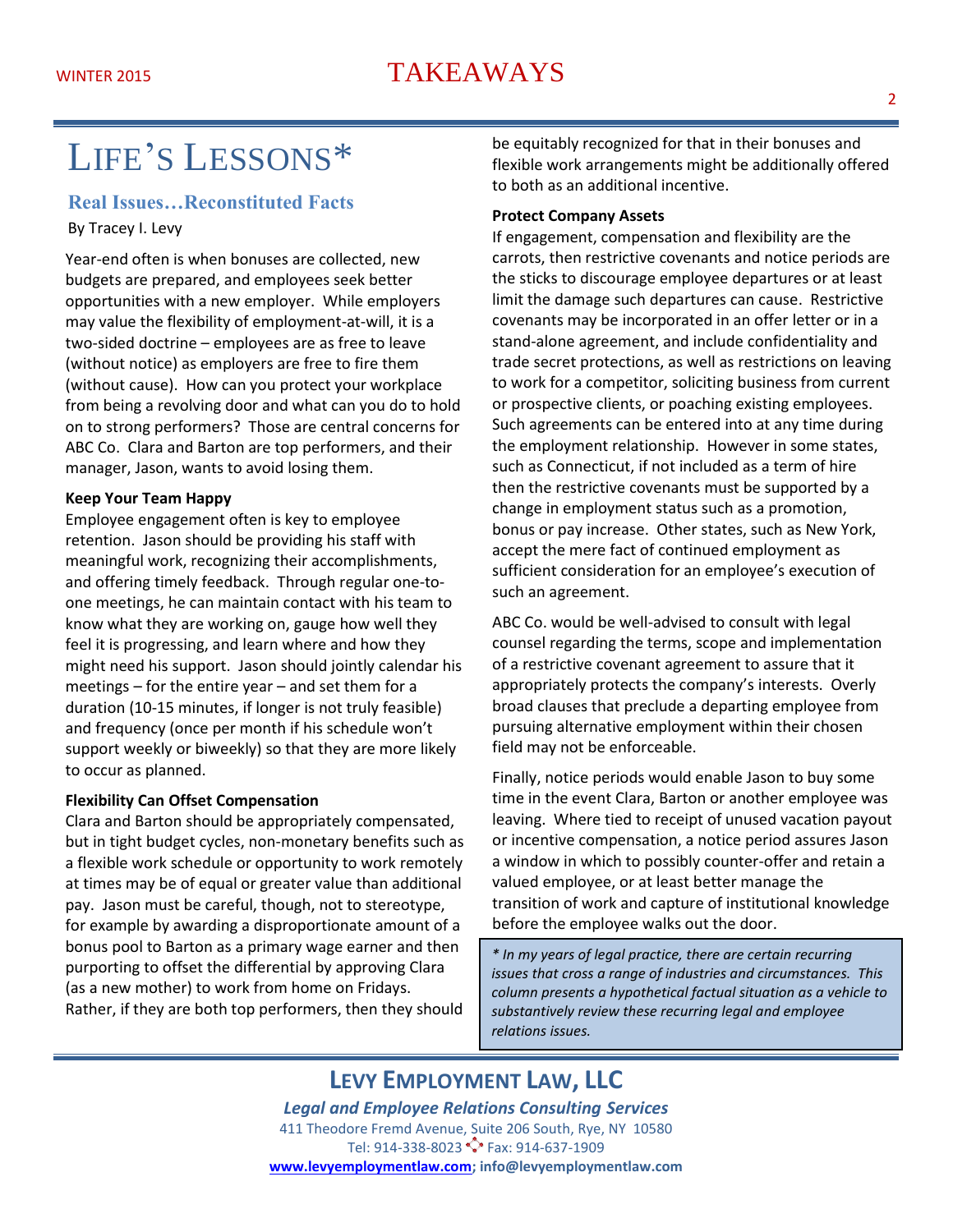# **NYS EXPANDS GENDER-RELATED EMPLOYEE PROTECTIONS**

#### **Broadens Protection Against Sexual Harassment and Sex Discrimination**

Every employer in New York State – regardless of the number of employees – will be covered by the New York State Human Rights Law's prohibition of sexual harassment as a result of a recent expansion of the law. Formerly the law only applied to employers with four or more employees, and that minimum continues to apply for other types of harassment and discrimination.

The recent amendments to the Human Rights Law further provide that, in the limited context of claims of sex discrimination, an employee who successfully proves her/his claim in court may recover an award of reasonable attorney's fees. If the court dismisses an employee's sex discrimination claim, the prevailing employer or manager may also seek to collect reasonable attorney's fees, but only if the employer/manager can prove the claim was frivolous.

#### **Requires Accommodation for Pregnancy-Related Conditions**

New York employers should give due consideration to all accommodation requests from pregnant employees. Echoing last year's amendment to the New York City Human Rights Law, the New York State law will now require employers to accommodate an employee's temporary, pregnancy-related conditions to the same extent as a disability. This accommodation obligation includes medical conditions related to pregnancy or childbirth that inhibit the exercise of a normal bodily function or are demonstrable by medically accepted clinical or laboratory diagnostic techniques. Employers are, however, permitted to request supporting medical documentation and the law requires the requesting employee to cooperate by providing medical or other information necessary to verify the condition or to consider the accommodation. Employers must keep such medical documentation confidential.

#### **Prohibits Familial Status Discrimination**

The scope of the New York State Human Rights Law is being further expanded to preclude discrimination or harassment based on "familial status". This new protection extends to individuals who are pregnant, have a child, or are in the process of securing legal custody of any individual under the age of eighteen. Although individuals have successfully argued sex discrimination claims arising out of family care responsibilities were a form of gender stereotyping, this new amendment to the state law removes the necessity of pigeonholing such claims into the gender stereotyping rubric. Regardless of gender, under the new New York law, employers cannot base employment decisions on an individual's responsibility to care for a child. Notably, however, the scope of the law is limited to discriminatory actions and expressly does not impose an affirmative obligation on employers to provide reasonable accommodation for an employee's family care responsibilities.

#### **Adopts Pay Transparency Requirement**

Similar to New Jersey (and the new rules for federal contractors), New York State law will now protect employees who inquire about, discuss or disclose wage information. No employee is required to share wage information with inquiring coworkers, and the New York State law permits employers to issue a written policy that limits the locations, times and manner of such discussions, consistent with federal labor law.

### **NYS Exponentially Increases Liquidated Damages for Wage Claims**

To add teeth to its wage payment and pay equity laws, NYS will increase the amount of liquated damages for a willful violation from 100 percent to 300 percent of wages due.

## **LEVY EMPLOYMENT LAW, LLC**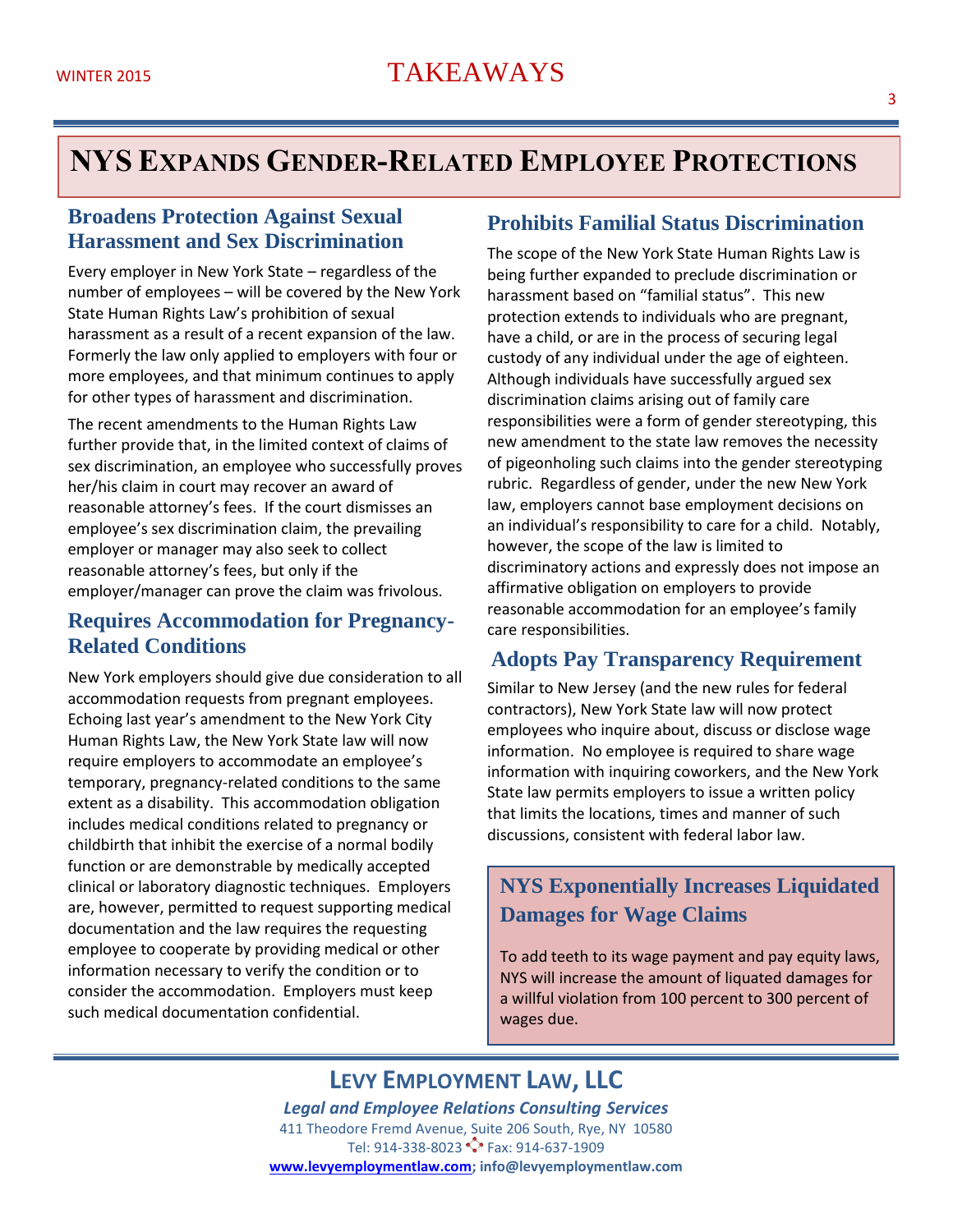#### **NYS Law Seeks Pay Equity**

New York State has amended its Equal Pay Act to narrow the defenses available to employers when explaining pay disparities. More specifically, while formerly employers could avoid liability by demonstrating that a pay disparity was based on a seniority system, merit system, system that measures earnings based on quantity or quality of production, or "any factor other than sex," the new law has limited that final exception. Rather than permitting proof of any other, non-gender factor, the law will now require employers to prove a pay disparity is due to "a bona fide factor other than sex, such as education, training, or experience" that:

- is not based on or derived from a sex-based pay differential;
- is job-related relative to the position; and
- is consistent with a business necessity.

Even if the employer makes such a demonstration, its pay practice may still be subject to challenge if the employee shows that the employer could have achieved its pay objectives in an alternative fashion that would not have a disparate impact on employees of a particular gender.

Further, since the law prohibits pay disparities among workers in "the same establishment," that term will now be defined broadly to include employees at any of the employer's workplaces in the same geographic region, no bigger than a county.

Employers may wish to revisit their compensation structure to ensure it can withstand scrutiny under the new pay equity and anti-pay secrecy laws.

#### **Wages Rise for NYS Fast Food Workers**

nationally.<br>Nati

National takeout food chains will be required to pay New York employees a higher minimum wage, beginning December 31, 2015. The minimum wage for these workers is rising to \$10.50 in New York City, or \$9.75 outside the city. Thereafter, the hourly minimum wage will continue to steadily rise in increments of \$1.50 each year for New York City employees and increments of \$1.00 each year for employees in the rest of the state, until it reaches \$15.00 (in 2018 for New York City employees and in 2021 for others in the state). The wage order applies only to fast food chains with 30 or more locations.

#### **Jersey City Broadens, Elizabeth Adds, Paid Sick Leave**

Jersey City employers may need to update their sick leave policies and postings as the city has expanded its paid sick leave law, effective December 29, 2015. Paid sick leave is now required even for small employers with 10 or fewer employees. Child care, home health care and food service workers must receive up to 40 hours of paid sick leave, while other eligible employees of small employers must receive 24 hours of paid and 16 hours of unpaid sick leave. The law also has been expanded to part-time and temporary employees who work in the city at least 80 hours per calendar year. If employees are covered by a collective bargaining agreement, then the law clarifies that the terms of the agreement are controlling with respect to sick leave.

Similarly, employees in Elizabeth are now entitled to up to 40 hours of paid sick leave, but only 24 hours of paid leave for employers with 10 or fewer employees.

**CT Bans Ecigarettes in Certain Public Places** Connecticut employers may need to update their signage if covered by a new ban on the use of electronic nicotine delivery systems and vapor products.

## **CT Employers Can Seek Early. Resolution of CHRO Claims**

Procedural changes issued by the Connecticut Human Rights and Opportunities Commission now permit employers to request to initiate a conciliation process prior to formally answering a CHRO complaint. If successful, this permits early resolution without the employer formally addressing the complaint. If unsuccessful, the employer has the standard 30 days, post-conciliation, to formally answer the complaint. Employers who participate in conciliation are also exempt from CHRO's mandatory mediation process. For employers who participate in CHRO mediation, the recent changes assure that the same individual will not serve as both mediator and complaint investigator, which reduces concerns that a position taken in mediation will adversely influence the investigator's findings in the event mediation fails.

## **LEVY EMPLOYMENT LAW, LLC**